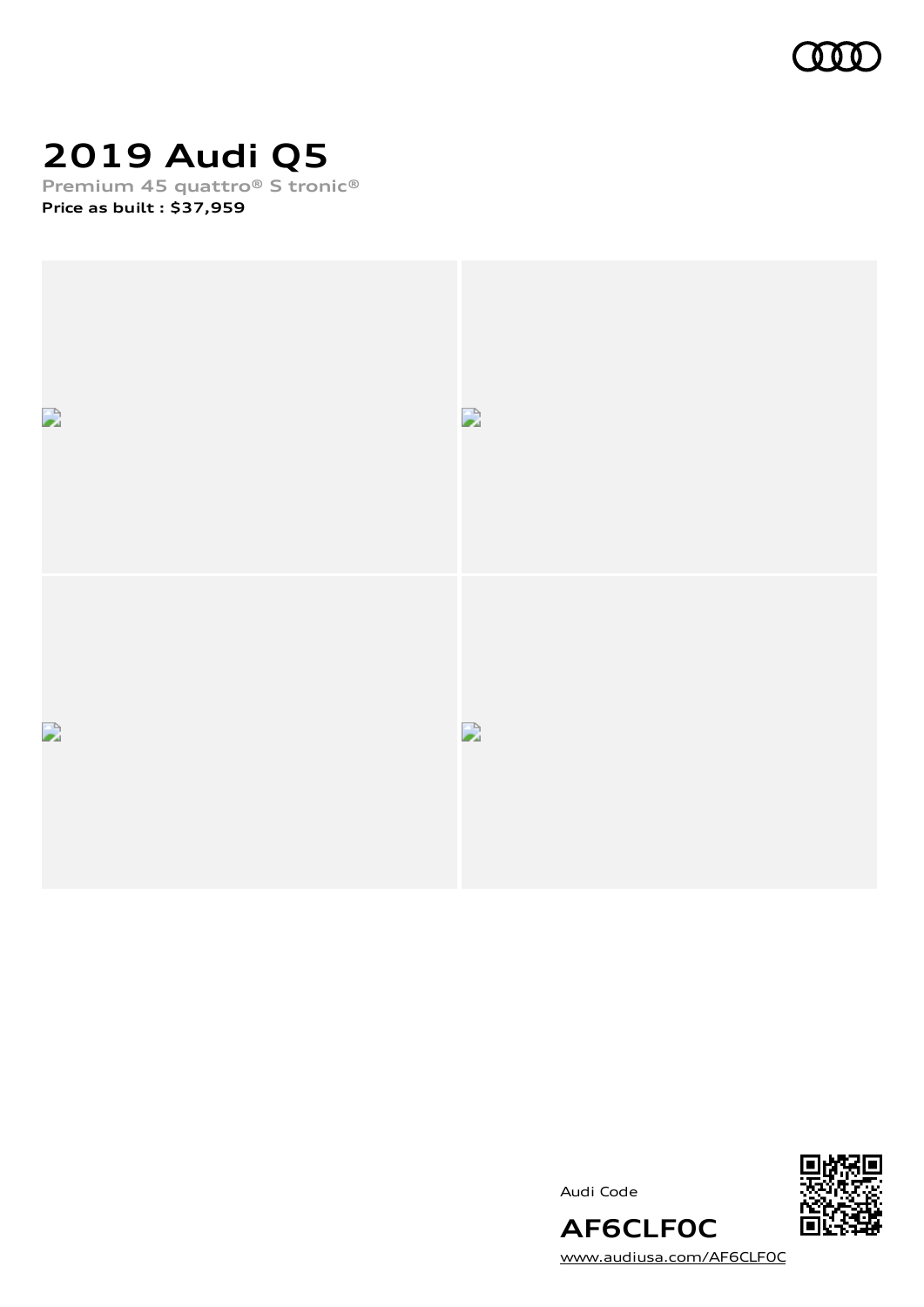## **Summary**

**Audi 2019 Audi Q5** Premium 45 quattro® S tronic®

**Price as buil[t](#page-10-0)** \$37,959

#### **Exterior colour**

**Interior colour**

Ibis White

### $\overline{\phantom{a}}$

#### **Further Information**

|                 | No           |
|-----------------|--------------|
| Mileage         | 19,429 miles |
| Type of vehicle | Used car     |

**Warranty**

### **Audi Code**

AF6CLF0C

**Your configuration on www.audiusa.com** [www.audiusa.com/AF6CLF0C](https://www.audiusa.com/AF6CLF0C)

**Commission number** 956360420a0e0971574e

### **Technical Specifications**

Seats Black Dashboard Black Carpet Black Headliner Gray

| Engine type                  | 2.0-liter four-cylinder                       |
|------------------------------|-----------------------------------------------|
| stroke                       | Displacement/Bore and 1,984/82.5 x 92.8 cc/mm |
| Torque                       | 273 @ 1,600 - 4,500 lb-ft@rpm                 |
| Top track speed              | 130 mph mph $1$                               |
| Acceleration (0 - 60<br>mph) | 5.9 seconds seconds                           |
| Recommended fuel             | Premium                                       |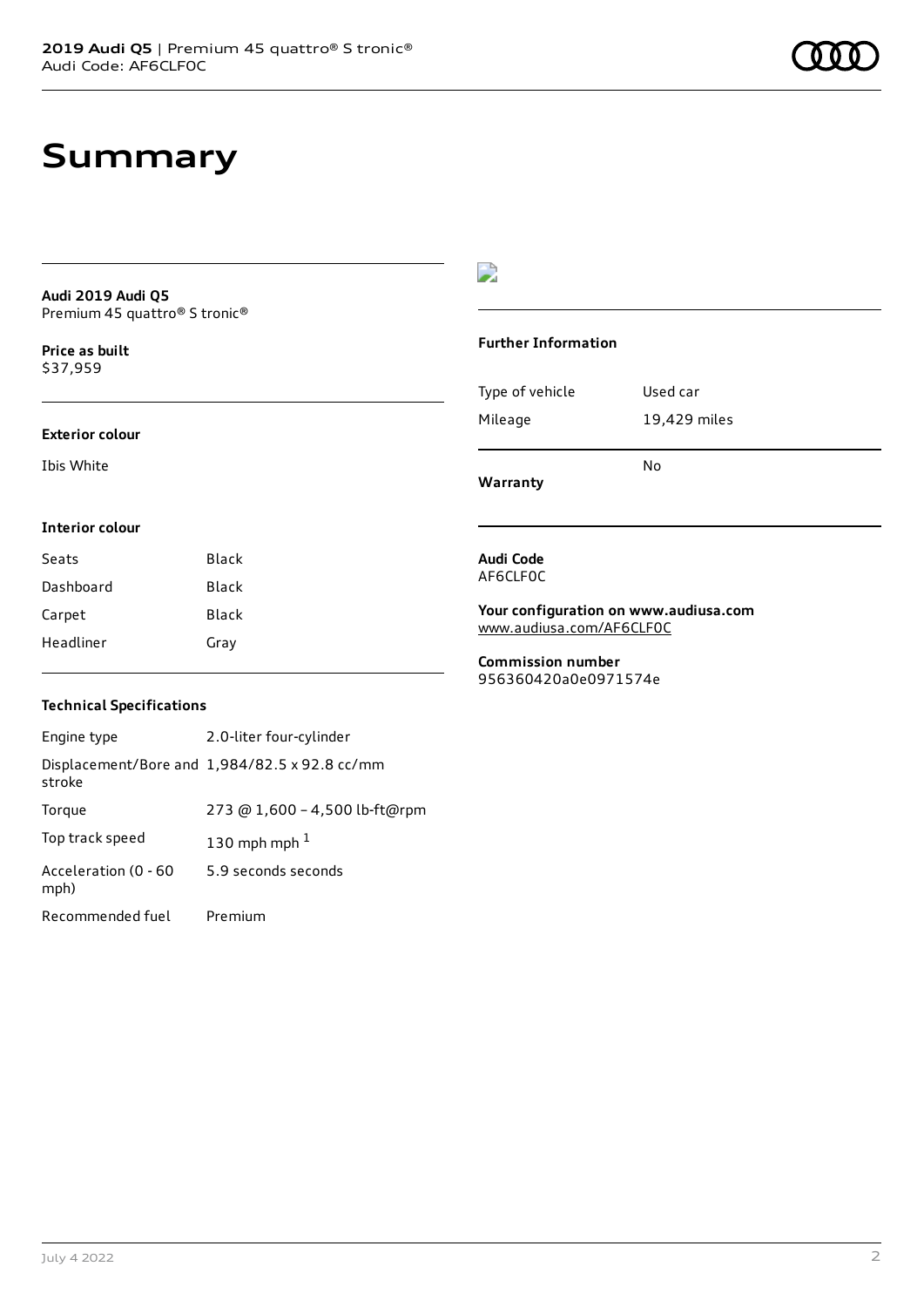# **Equipment**

Ibis White

Audi advanced key-keyless start, stop and entry

Power-adjustable, auto-dimming, power-folding, heated exterior side mirrors with memory

Convenience package

Panoramic sunroof

Audi pre sense® rear

Audi side assist

SiriusXM® Satellite Radio

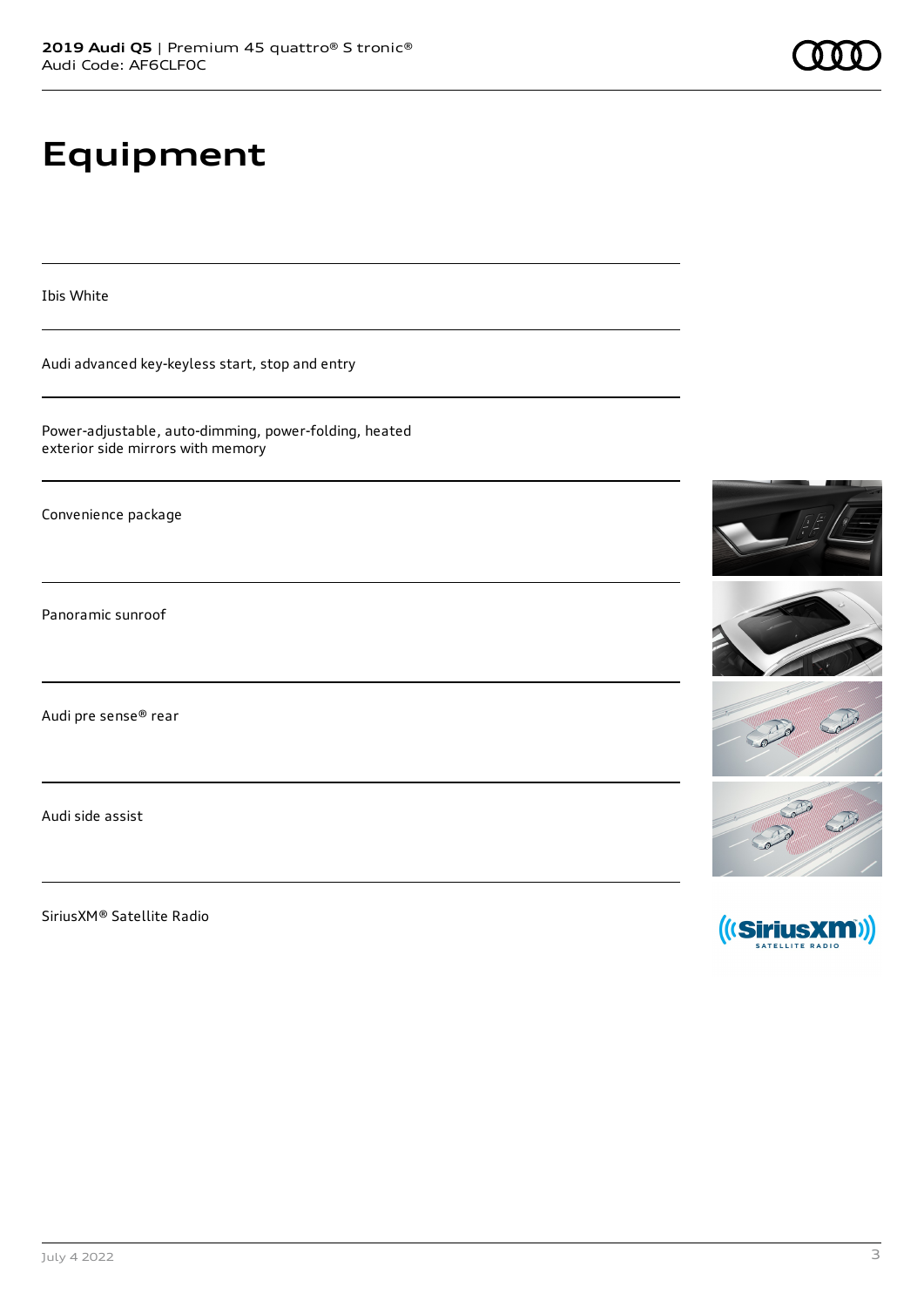| 4UB             | Driver and front passenger airbags                               |
|-----------------|------------------------------------------------------------------|
| UH <sub>1</sub> | Electromechanical parking brake                                  |
| 8T2             | Cruise control with coast, resume and<br>accelerate features     |
| VC <sub>2</sub> | Garage door opener (HomeLink®)                                   |
| 4H5             | Electronic child locks                                           |
| OZ7             | Electromechanical power steering                                 |
| 7K6             | Tire-pressure monitoring system                                  |
| 4X3             | Front thorax side airbags and Sideguard®<br>head curtain airbags |
| 3B7             | Lower Anchors and Tethers for Children<br>(LATCH) in rear seats  |
|                 |                                                                  |

### **Exterior**

| 1D8             | Provision for towing bracket                             |
|-----------------|----------------------------------------------------------|
| 1S1             | Car jack                                                 |
| 1 B A           | Dynamic suspension system                                |
| 3S1             | Aluminum roof rails                                      |
| 5]1             | Adaptive rear spoiler                                    |
| 8IH             | Xenon plus headlights with LED daytime<br>running lights |
| HX <sub>2</sub> | 18" 235/60 all-season tires                              |
| 8SP             | LED taillights with dynamic turn signals                 |
| VW1             | Rear privacy glass                                       |
| 4ZB             | Aluminum trim around exterior windows                    |
| 40R             | 18" 5-double-spoke-dynamic design wheels                 |

| <b>Interior</b> |                                                                                     |
|-----------------|-------------------------------------------------------------------------------------|
| QE1             | Storage package                                                                     |
| 4M3             | Four beverage holders                                                               |
| 7M <sub>0</sub> | Plastic door sill inlays                                                            |
| 6N)             | Cloth headliner                                                                     |
| <b>9AO</b>      | Three-zone automatic climate control                                                |
| 4L7             | Auto-dimming interior rear view mirror with<br>digital compass                      |
| QQ1             | LED interior lighting package                                                       |
| 1XW             | Three-spoke multifunction steering wheel                                            |
| 7F9             | Leather-wrapped gear selector                                                       |
| 4E7             | Power tailgate                                                                      |
| 5XF             | Driver and front-passenger extendable sun<br>visors with illuminated vanity mirrors |
| 3NS             | Sliding, split folding 40/20/40 rear<br>seatbacks with adjustable recline           |
| 7HA             | Without extended leather package                                                    |
| N1F             | Leather seating surfaces                                                            |
| 4A3             | <b>Heated front seats</b>                                                           |
| 5MG             | Dark Brown Walnut Wood inlays                                                       |

| <b>Infotainment and Driver Assistance</b> |                                                                                                                                               |  |
|-------------------------------------------|-----------------------------------------------------------------------------------------------------------------------------------------------|--|
| 6K9                                       | Audi pre sense® basic and Audi pre sense®<br>city                                                                                             |  |
| 2H1                                       | Audi drive select                                                                                                                             |  |
| TW <sub>3</sub>                           | Audi connect CARE assistance and security<br>services                                                                                         |  |
| UD.                                       | Audi smartphone interface including Apple<br>CarPlay <sup>™</sup> and Google <sup>™</sup> Android Auto <sup>™</sup> for<br>compatible devices |  |

### **(1/2)**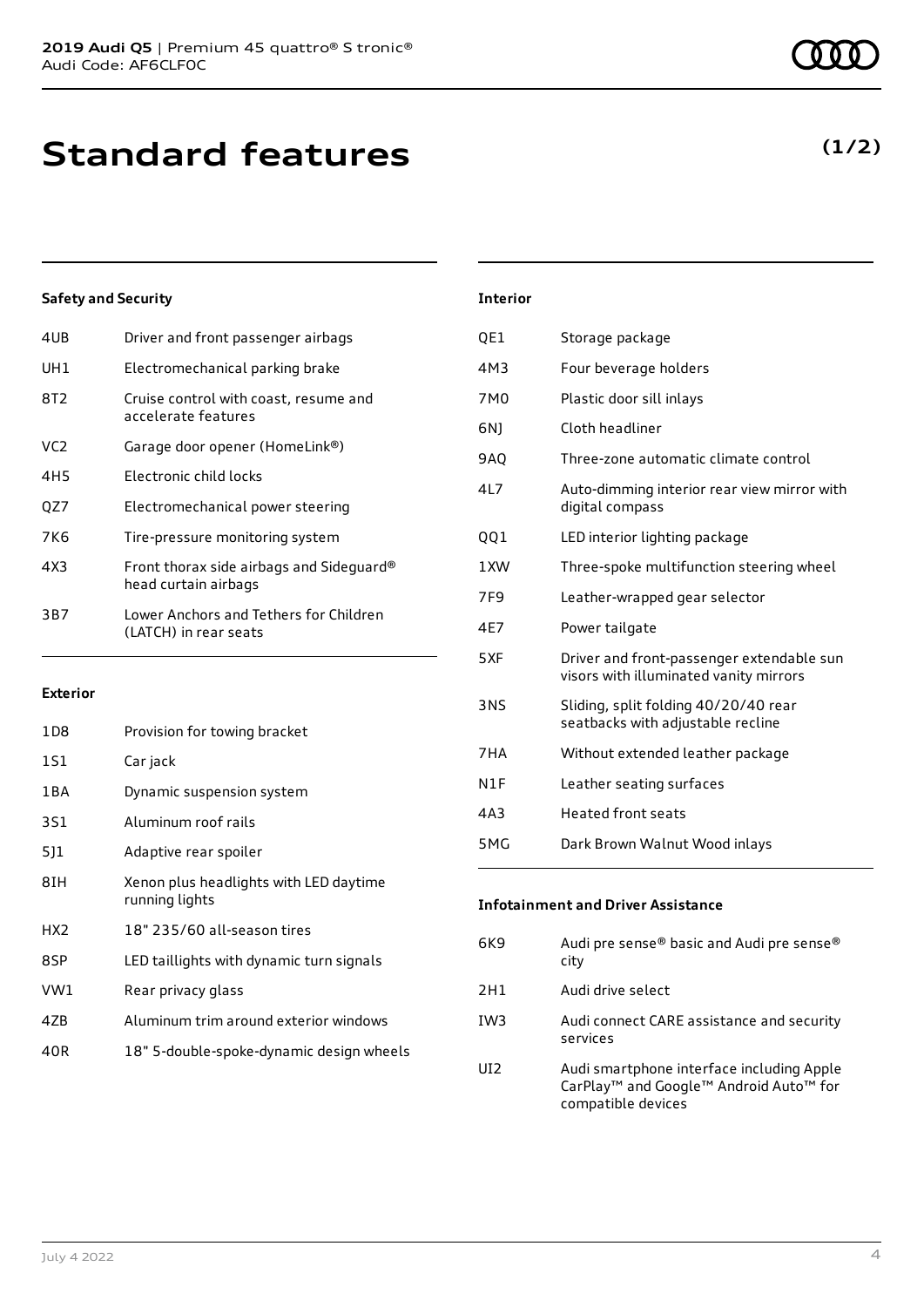# **Standard features**

### **Infotainment and Driver Assistance**

| KA2 | Rear view camera                                                                 |
|-----|----------------------------------------------------------------------------------|
| 9VD | Audi sound system                                                                |
| 9S7 | Color driver information system                                                  |
| 7UH | Connectivity package                                                             |
| I8S | MMI® radio                                                                       |
| 9ZX | BLUETOOTH <sup>®</sup> wireless technology<br>preparation for compatible devices |

**(2/2)**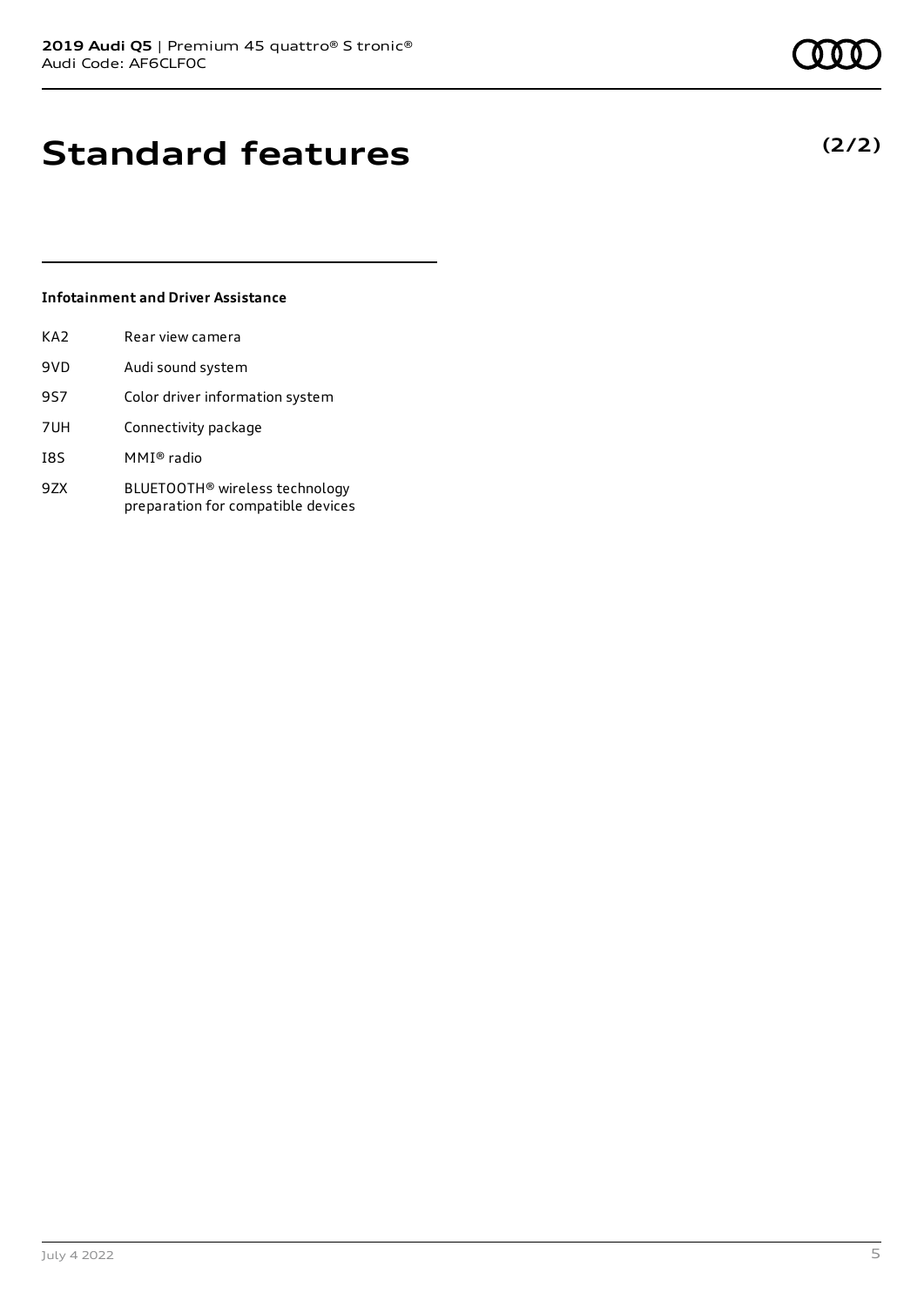# **Dealer remarks**

2019 Audi Q5 2.0T Premium quattro Black w/Leather Seating Surfaces, ABS brakes, Alloy wheels, Audi Advanced Key, Audi Pre Sense Rear, Audi Side Assist, Auto-Dimming Power Folding Mirrors, Compass, Convenience Package, Driver Seat Memory, Electronic Stability Control, Front dual zone A/C, Heated door mirrors, Heated front seats, Illuminated entry, Low tire pressure warning, Panoramic Sunroof, Power Liftgate, Remote keyless entry, SiriusXM All Access Service, Traction control. CARFAX One-Owner.

Odometer is 9065 miles below market average! 22/27 City/Highway MPG Awards:

\* 2019 KBB.com Best Buy Awards \* 2019 KBB.com 10 Best Luxury SUVs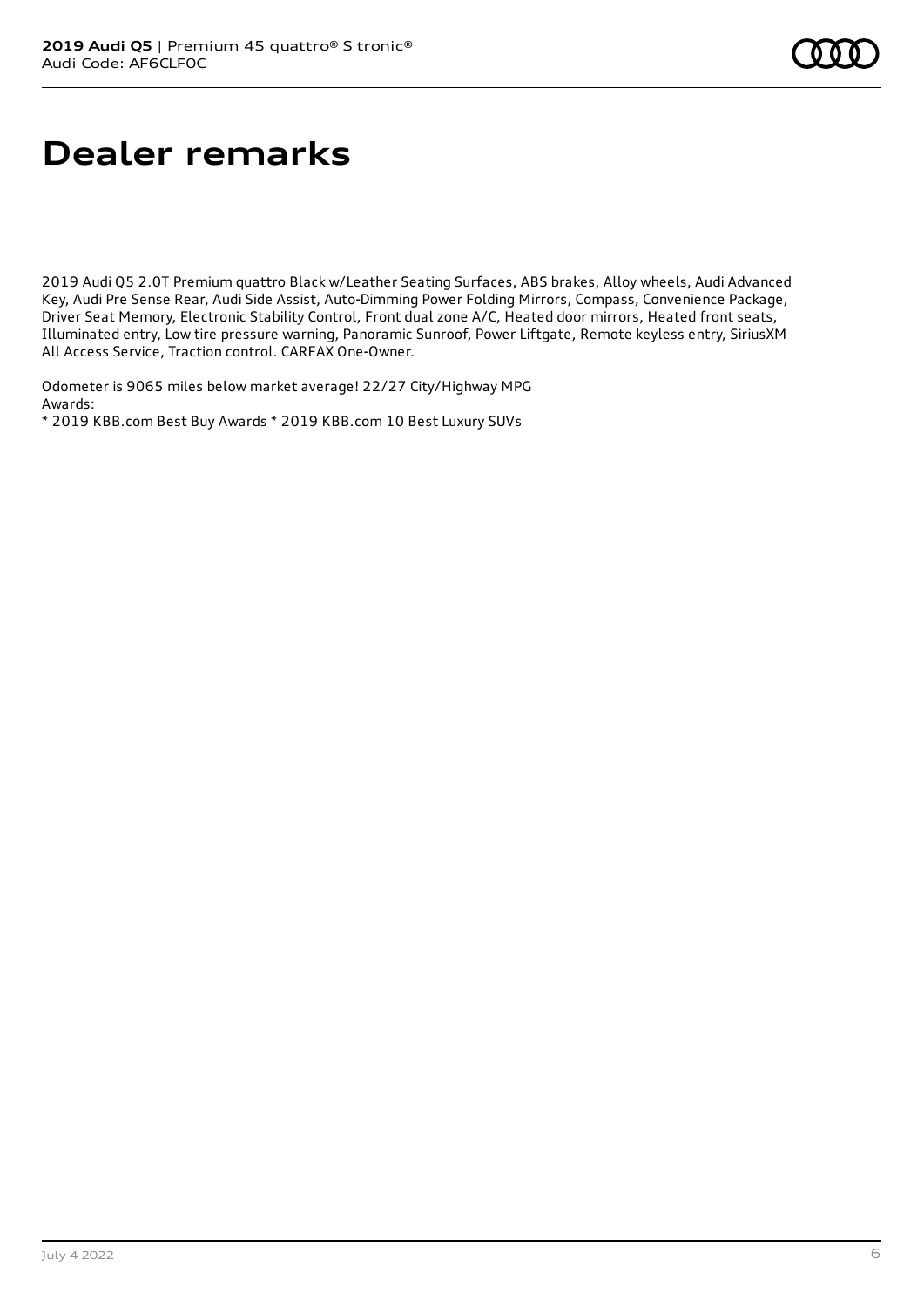# **Technical Specifications**

| engine                                      |                                               | body                     |                                                                             |
|---------------------------------------------|-----------------------------------------------|--------------------------|-----------------------------------------------------------------------------|
| Engine type                                 | 2.0-liter four-cylinder                       | Material                 | Multi-material body construction                                            |
| Power Level                                 | 45                                            |                          | (steel and aluminum composition)                                            |
| Max. output ps/hp                           | 248 @ 5,000 - 6,000 @ rpm                     |                          |                                                                             |
| Towing capacity                             | 4,400-lb maximum towing capacity<br>lb.       | warranty                 |                                                                             |
| Torque                                      | 273 @ 1,600 - 4,500 lb-ft@rpm                 | Warranty                 | 4-year/50,000-mile Audi New<br>Vehicle Limited Warranty                     |
| Valvetrain                                  | 16-valve DOHC with Audi valvelift<br>system   | Maintenance              | 12-month/10,000-mile (whichever<br>occurs first) NO CHARGE first            |
| Acceleration (0 - 60<br>mph)                | 5.9 seconds seconds                           |                          | scheduled maintenance                                                       |
| Engine block                                | Cast-iron                                     | <b>Electrical system</b> |                                                                             |
| Induction/fuel injection Turbocharged/TFSI® |                                               |                          |                                                                             |
| Cylinder head                               | Aluminum-alloy                                | Alternator               | 110-150 A                                                                   |
| stroke                                      | Displacement/Bore and 1,984/82.5 x 92.8 cc/mm | <b>Battery</b>           | 420 A/75 Ah                                                                 |
| Top track speed <sup>1</sup>                | 130 mph mph                                   | <b>Driveline</b>         |                                                                             |
|                                             |                                               | Gear ratios: 6th         | 0.508:1                                                                     |
| steering                                    |                                               | Gear ratios: Final Drive | 5.302:1                                                                     |
| Steering type                               | Electromechanical power steering              | Gear ratios: 7th         | 0.386:1                                                                     |
|                                             | system                                        | Gear ratios: 4th         | 1.057:1                                                                     |
| Turning diameter, curb- 38.4 ft<br>to-curb  |                                               | Transmission             | Seven-speed S tronic <sup>®</sup> dual-clutch<br>automatic transmission and |
| Steering ratio                              | 15.8:1                                        |                          | quattro® all-wheel drive with ultra®<br>technology                          |
|                                             |                                               | Gear ratios: 2nd         | 2.190:1                                                                     |
| suspension                                  |                                               | Gear ratios: 3rd         | 1.517:1                                                                     |
| Front axle                                  | Five-link front suspension                    | Gear ratios: Reverse     | 2.750:1                                                                     |
| Rear axle                                   | Five-link rear suspension                     | Gear ratios: 1st         | 3.188:1                                                                     |
|                                             |                                               |                          |                                                                             |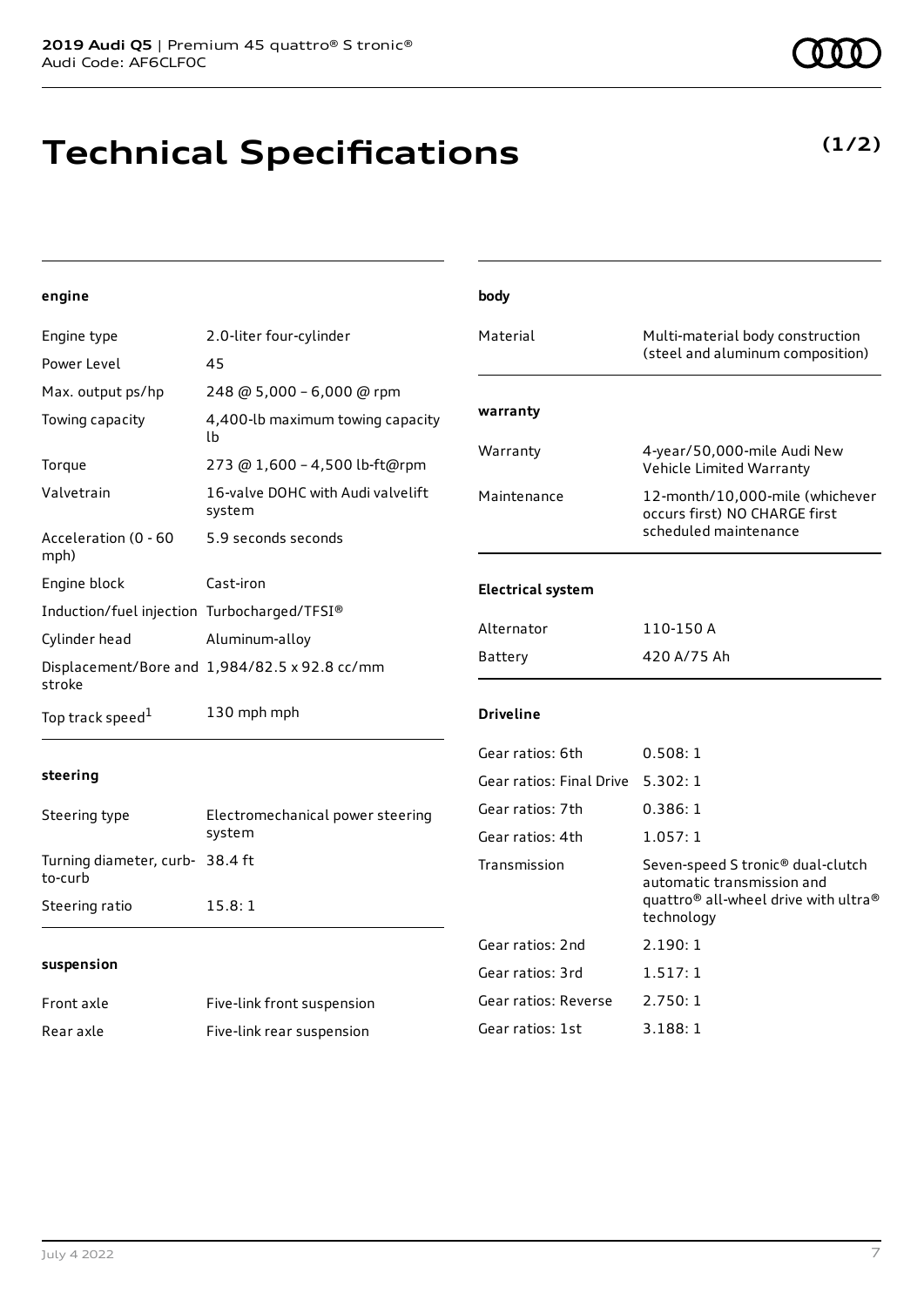## **Technical Specifications**

### **(2/2)**

### **Brake system**

| <b>Front brakes</b> | 13.3 (ventilated disc) in |
|---------------------|---------------------------|
| Rear brakes         | 13.0 (ventilated disc) in |

#### **Exterior Measurements**

| Height                           | 65.3 in  |
|----------------------------------|----------|
| Overall width without<br>mirrors | 74.5 in  |
| Length                           | 183.6 in |
| Wheelbase                        | 111.0 in |
| Drag coefficient                 | 0.32 Cw  |
| Overall width with<br>mirrors    | 84.3 in  |
| Track rear                       | 63.3 in  |
| Track front                      | 63.6 in  |
| Curb weight                      | 4,045 lb |
| Ground clearance,<br>loaded      | 8.2 in   |

#### **Interior measurements**

| Seating capacity                          | 5                      |
|-------------------------------------------|------------------------|
| Shoulder room, rear                       | 56.5 in                |
| Head room with front<br>sunroof           | 40.2 in                |
| Leg room, rear                            | 37.8 in                |
| Shoulder room, front                      | 57.7 in                |
| Head room with rear<br>sunroof            | 37.7 in                |
| Head room, rear                           | 39.3 in                |
| Leg room, front                           | 41.0 in                |
| Head room, front                          | 41.7 in                |
| Cargo volume, rear<br>seatbacks up/folded | 25.1/53.1 cu ft, cu ft |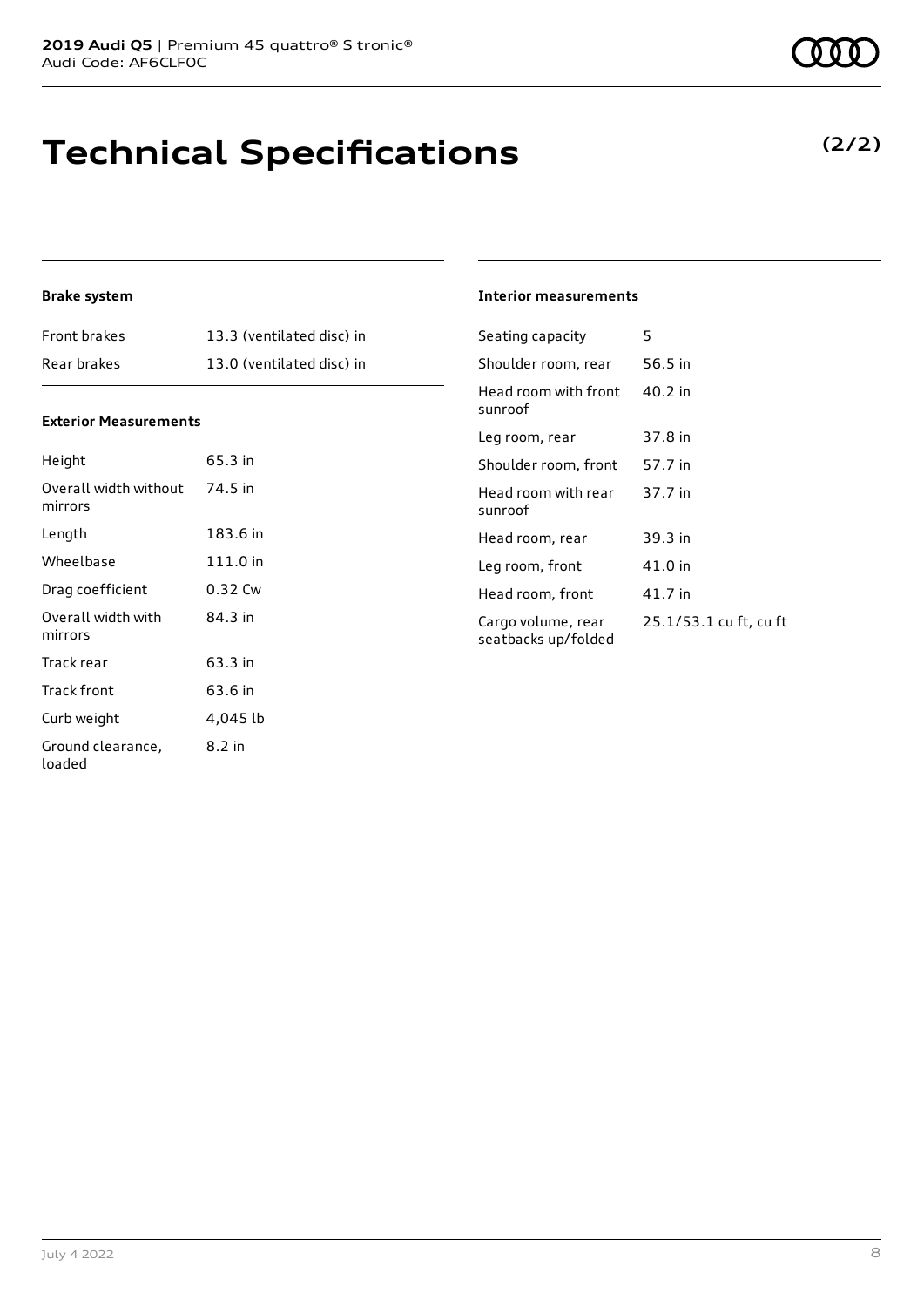### **Consumption- and emission**

### **Consumption by NEDC**

| urban       | 22 mpg |
|-------------|--------|
| extra-urban | 27 mpg |
| combined    | 24 mpg |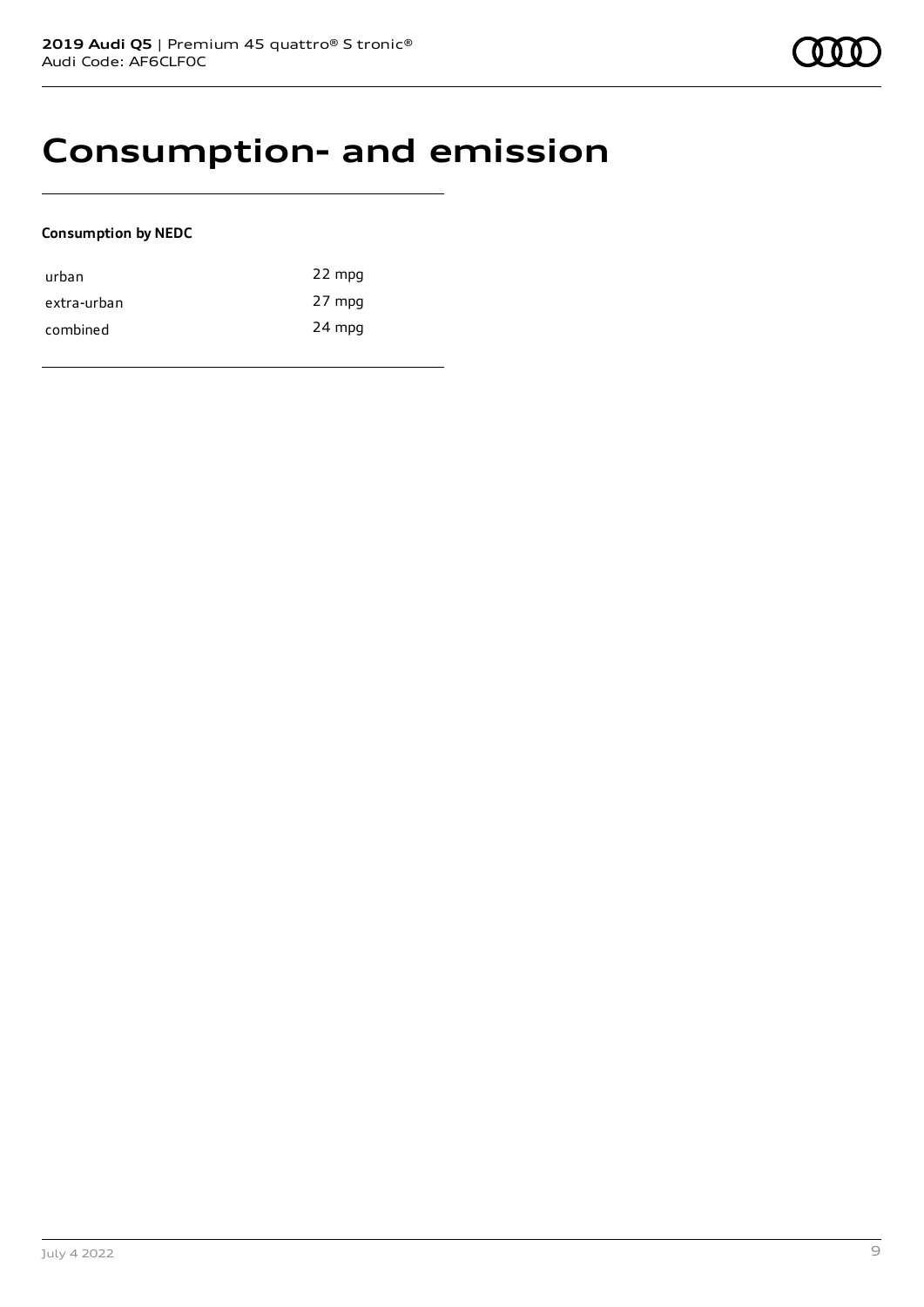

### **Contact**

Dealer **Audi Nyack**

127 Route 59 10960 Nyack NY

Phone: 8453537300 FAX: 8453533956

www: [https://www.audinyack.com](https://www.audinyack.com/)